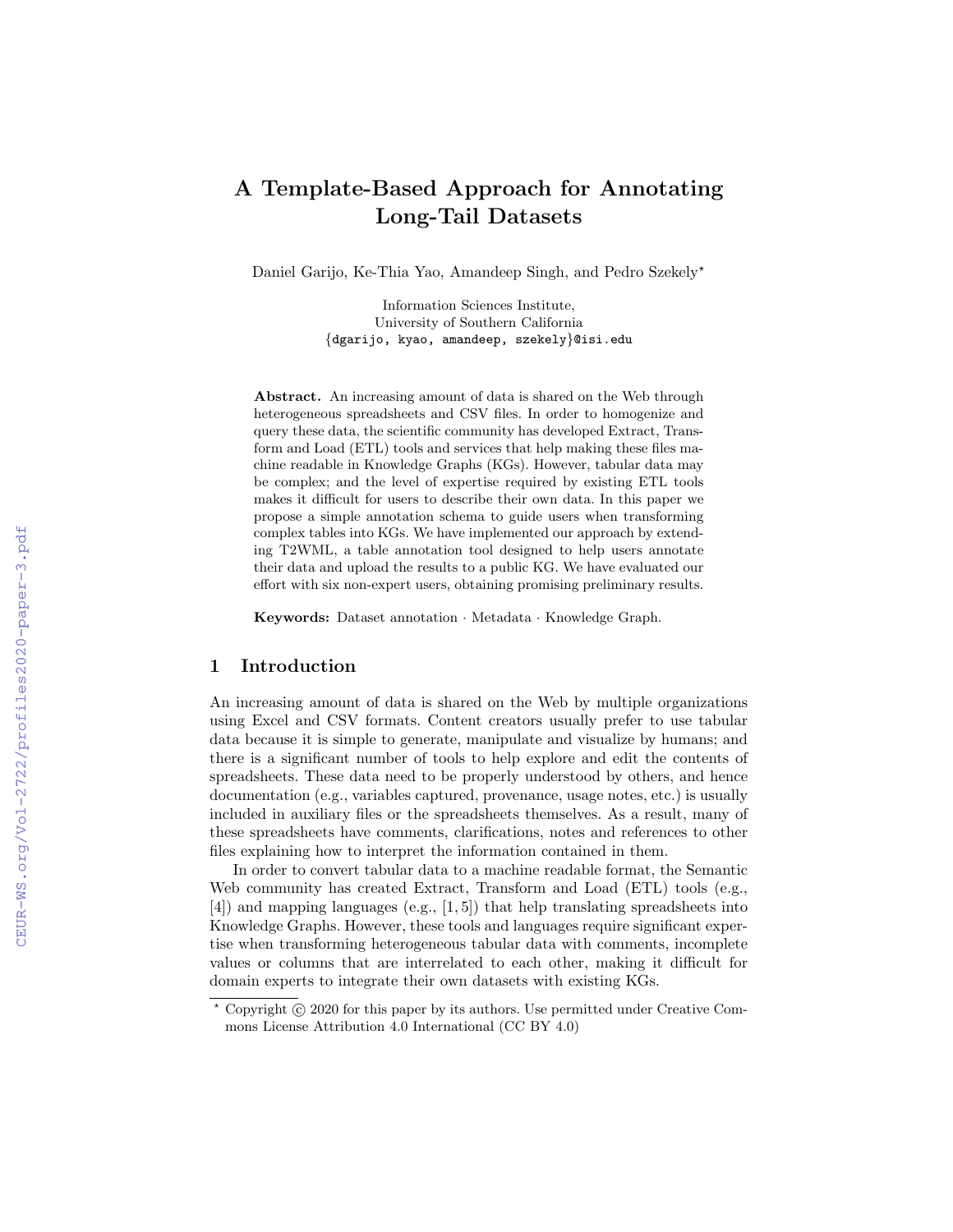2 Garijo et al.

In this paper we describe an approach to help non-experts transform their data into a structured representation through dataset annotations. Our contributions include 1) a dataset annotation schema that helps generating templates for translating datasets into KGs; 2) an extension of the T2WML dataset annotation tool [6] to accommodate the proposed schema; and 3) an approach to upload annotated datasets to a registry once the dataset annotation is complete.

In order to assess our approach, we conducted a preliminary evaluation with 6 users unfamiliar with Knowledge Representation or Semantic Web technologies, who were able to describe and integrate their annotated datasets as a KG.

# 2 Challenges in Long-Tail Dataset Annotation

We focus on those datasets that are not straightforward to map into a structured representation. Consider for example Table 1, which depicts the food prices in different regions of Ethiopia at different points in time. The table has a time series for the price value of different items at different dates, a repeated column with the item being described (ignore), the item category and different information about the region where that item was produced. The dataset has also some missing values and labels marked as "unknown", which we may want to skip. This dataset is representative of many open datasets with statistical/time series information, and presents some interesting challenges:

- The main subject of the annotation is not clear: The table describes the price of an item in a location at a particular time. One possibility would be to assert that the subject of the triple is the item (e.g., Sorghum), having the price column as the object; and the rest of the columns as qualifiers. Alternatively, we could use the country (or the administrative name) as main subject, as it is relevant to create aggregates. Finally, we could also generate a blank node or URI to link together the contents of all columns.
- Repeated columns and incomplete cell values: Spreadsheets contain empty values, cell values (or columns) that need to be ignored and comments (specially at the beginning and end) that complicate processing the data.
- Distinguishing variables from qualifiers: In some cases, it may be difficult to distinguish whether a column is the object associated to a subject or whether it is qualifying other values. For example, if Table 1 contained a "quality" column, it could be interpreted as a new variable, or as a qualifier indicating the quality of the information source.

Other problems that frequently occur include complex headers that sometimes join the meaning of two columns (e.g., values and units, location and country, etc.); comments in certain parts of the file; or critical missing information, which is externally provided to the file. For example, there are cases where the year in which the file was produced is part of the title of the CSV instead of a column with a constant name.

All these challenges make the automated annotation of datasets a challenging problem. We need an approach for incorporating user feedback from content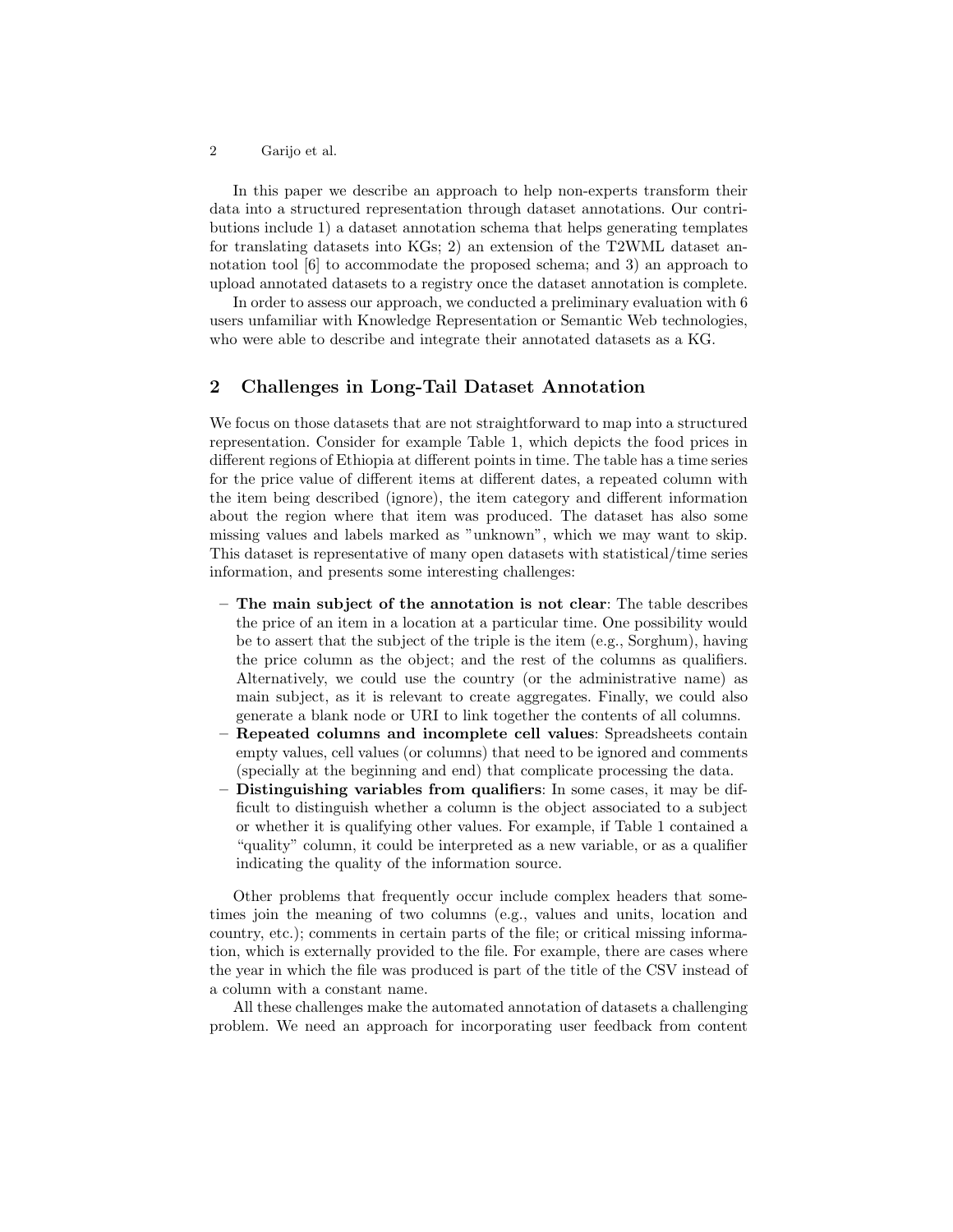A Template-Based Approach for Annotating Long-Tail Datasets 3

Table 1. Table 1: Example of a dataset with food prices in Ethiopia

| date                               | ignore | litem | name   | category                                                 |  |                     | price curr  country admname |
|------------------------------------|--------|-------|--------|----------------------------------------------------------|--|---------------------|-----------------------------|
|                                    |        |       |        | $7/15/2000$ Sorghum Sorghum Wholesale cereals/tubers 238 |  | ETB Ethiopia Addis  |                             |
| $7/15/2001$ Rice                   |        | Rice  | Retail | $ {\rm cereals/tubers} 19\rangle$                        |  | ETB Ethiopia Afar   |                             |
| $7/15/2002$ Rice                   |        | Rice  | Retail | $ {\rm cereals/tubers} 18$                               |  | ETB Ethiopia unkown |                             |
| $7/15/2003$ Sorghum Sorghum Retail |        |       |        | cereals/tubers                                           |  | ETB Ethiopia Amhara |                             |

creators or domain experts that are familiar with these datasets, but do not necessarily know Semantic Web technologies or mapping languages.

## 3 Using Annotation Templates to Structure Datasets

Our approach has three main elements: an annotation schema, which we use to create mapping templates (Section 3.1); an extension of the T2WML tool to use the proposed vocabulary when converting datasets into KGs (Section 3.2); and an approach to integrate the mapped results with a reference KG (Section 3.3).

# 3.1 A Schema to Describe Variable Metadata

We have created a simple annotation schema<sup>1</sup> by adding a set of headers to the start of spreadsheet as shown in Table 2. The schema was designed to capture basic metadata and to be easy to understand by content creators unfamiliar with Semantic Web technologies. Therefore we capture 1) the dataset identifier to be used when referring to the dataset; 2) the role of each column, i.e., whether it is a variable, a unit or a qualifier (location, time or other); 3) the type of each column, i.e., whether the column should be the main subject, the format used to represent dates, whether the variables to annotate are a number or a string, etc.; the 4) column description in case users need to clarify any of the columns to the persons reusing the data; 5) the variable name represented in a column, as in some cases the headers used are difficult to understand; 7) the variable unit; and 8) the header where the original dataset headers start.

An example of our schema is represented in Table 2 by annotating Table 1. As shown in the example, it is not necessary to complete all headers, in case the information is not known or missing.

#### 3.2 Extending the Table to Wikidata Mapping Language Tool

We have implemented our approach by extending the Table to Wikidata Mapping Language Tool (T2WML) [6]. T2WML is designed to 1) map data in arbitrary data layouts used in Excel and CSV files without the need of complex preprocessing steps to transform tables into a canonical "Database" representation; 2) Enable users who are not familiar with RDF to map spreadsheets and CSV files to KGs; and 3) Integrate mapping and entity linking so that the resulting output is linked to a reference KG.

<sup>&</sup>lt;sup>1</sup> https://t2wml-annotation.readthedocs.io/en/latest/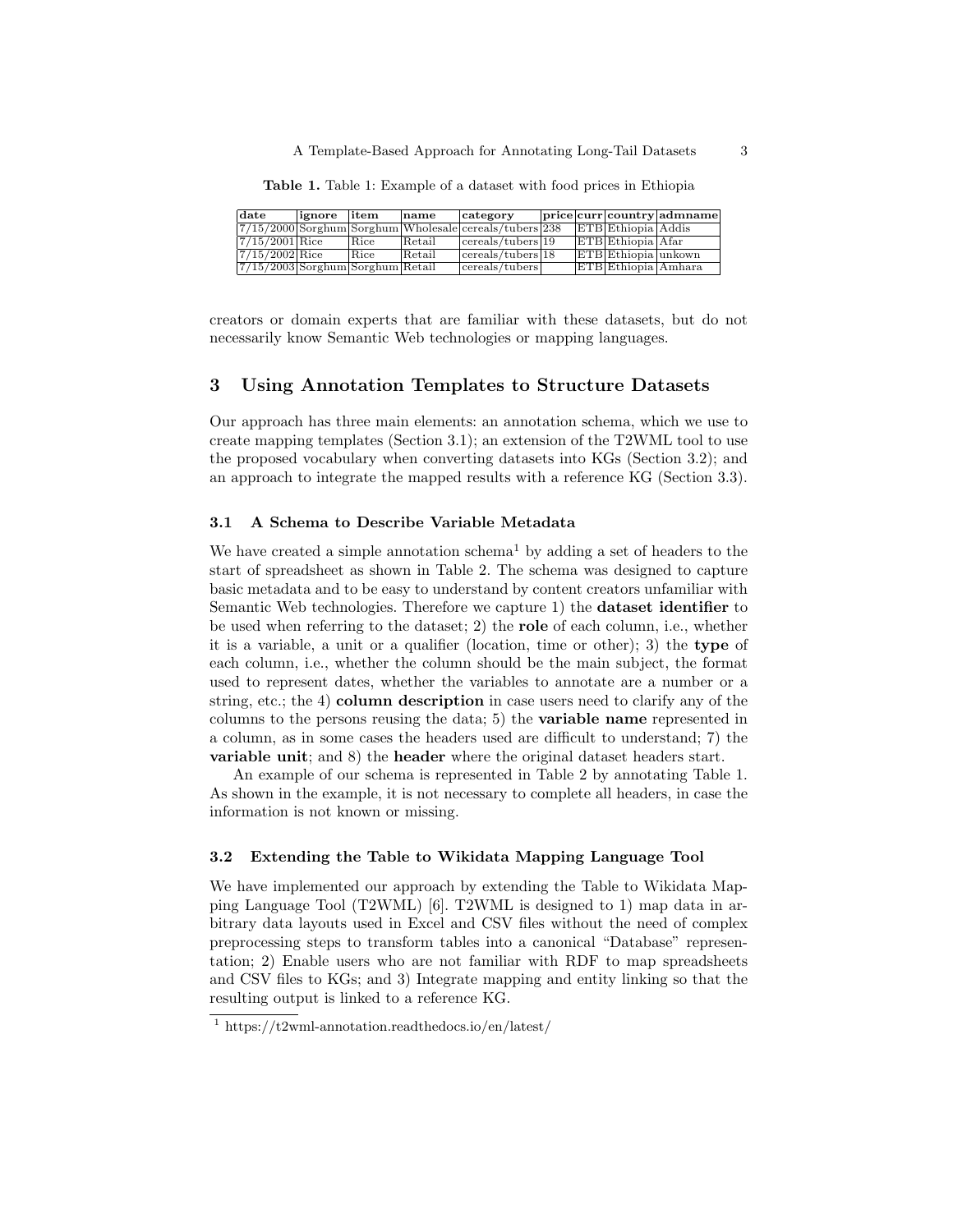#### 4 Garijo et al.

|        | dataset Eth-FoodPrices |                      |                       |             |      |               |                       |
|--------|------------------------|----------------------|-----------------------|-------------|------|---------------|-----------------------|
| role   | time                   | qualifier            | qualifier             | variable    | unit | location      | location              |
| type   | $\%m/\%d/\%Y$ string   |                      | string                | number      |      | country       | main_subject          |
| desc.  |                        | Name $\overline{of}$ |                       | Price       |      |               |                       |
|        |                        | the crop             |                       | in Ethiopia |      |               |                       |
| name   |                        | Crop                 |                       | food price  |      |               |                       |
|        |                        | name                 |                       |             |      |               |                       |
| unit   |                        |                      |                       |             |      |               |                       |
| header | date                   | item                 | category              | price       |      |               | curr. country admname |
|        | 7/15/2000              | Sorghum              | cereals<br>and tubers | 238         | ETB  |               | Ethiopia Addis Ababa  |
|        | 7/15/2001              | Rice                 | cereals<br>and tubers | 19          | ETB  | Ethiopia Afar |                       |

Table 2. Example of a dataset using our proposed schema



Fig. 1. T2WML screenshot with the annotation schema and mapping template (right). Users can click on the CSV cells to previsualize their results on the bottom right.

T2WML is designed for the Wikidata data model [7]. The main building block in this model is a statement, which consists of a subject, a predicate, an object, qualifiers and references. The subject, predicate and object part mirror their RDF counter parts. The qualifiers are predicate/object pairs that provide context information about a subject/predicate/object triple. For example, an employment relation between a person and an organization can be qualified to record the period of time when the person was employed at that organization.

Figure 1 shows how the T2WML extension would process a dataset similar as the one shown in Table 2. T2WML recognizes the different headers annotated in the spreadsheet to generate a template YAML following the T2WML mapping language [6]. Mapped results can be previsualized on the bottom right of the screen, under "Output". This way, users can see how the automatically proposed mappings will process the dataset and edit them accordingly in case of need.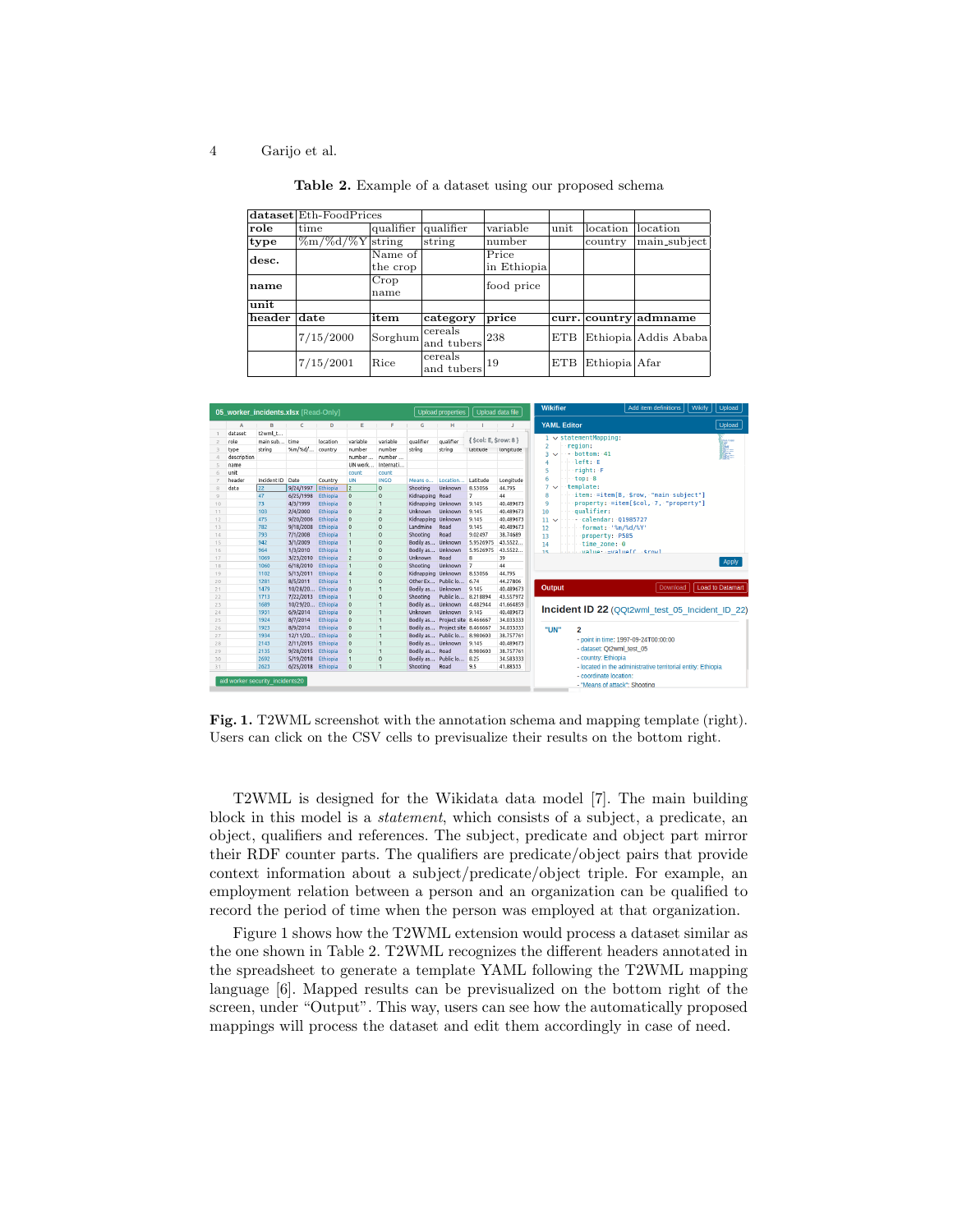#### 3.3 Uploading Annotated Results to a Public Knowledge Graph

Once users finish annotating a dataset, they can export their results in a structured format like RDF. However, creating a KG with this information still needs significant expertise. Therefore, we have created the USC Datamart, a catalog which includes 1) key dataset metadata (i.e., creator, variables included, etc.) of the datasets uploaded by users; and 2) the contents of those annotated datasets (with variables and their qualifiers like location, date, units, etc.). We have extended T2WML to allow uploading the structured results into the USC Datamart through a dedicated  $API<sup>2</sup>$ , enabling users to share their results online (see the Upload to Datamart button in Figure 1). Each dataset has its own id, which can be updated with new data. This way if a time series consists on a set of spreadsheets with the same structure for different regions, they can all be uploaded using a similar mapping template and the same dataset id.

With the USC Datamart, users may retrieve dataset metadata (e.g., to find out which variables does a dataset include, or the time period they cover) and once they find the desired information they can download it as a table for their own analysis. A usage example of the Datamart API can be seen online.<sup>3</sup>

# 4 Preliminary Evaluation

In order to assess our approach, we performed a preliminary evaluation with six users. None of these users were familiar with Semantic Web technologies or mapping languages, but three of them had expertise in data science and scripting languages like Python or R. All users received a training in T2WML (one hour) to understand the main capabilities of the tool and the annotation schema.

The goal of the evaluation was to assess if users could understand the proposed schema and use it in T2WML to annotate and upload datasets similar to the one described in Table 1 (with their corresponding challenges). The evaluation included three datasets with different indicators (economic, demographic, production, etc.) in African countries. Each dataset was assigned to two different users. As a result, all users were able to upload their datasets successfully to the USC Datamart, with on the fly corrections for one of the datasets where the temporal information was part of the title of the file, instead of in its contents.

When asked for feedback, users reported that the proposed annotation approach was preferable to creating their own scripts for data cleaning, but they claimed that it can be difficult to 1) align their own terminology to Wikidata and 2) understand the difference between a variable and their corresponding qualifiers. This means that while our approach successfully tackled the first two challenges described in Section 2 (annotating the main subject and incomplete columns), additional work is required to guide users in the annotation process. We are improving tutorials and documentation to address these issues.

<sup>2</sup> https://github.com/usc-isi-i2/datamart-api

<sup>3</sup> https://tinyurl.com/y2lygs5v